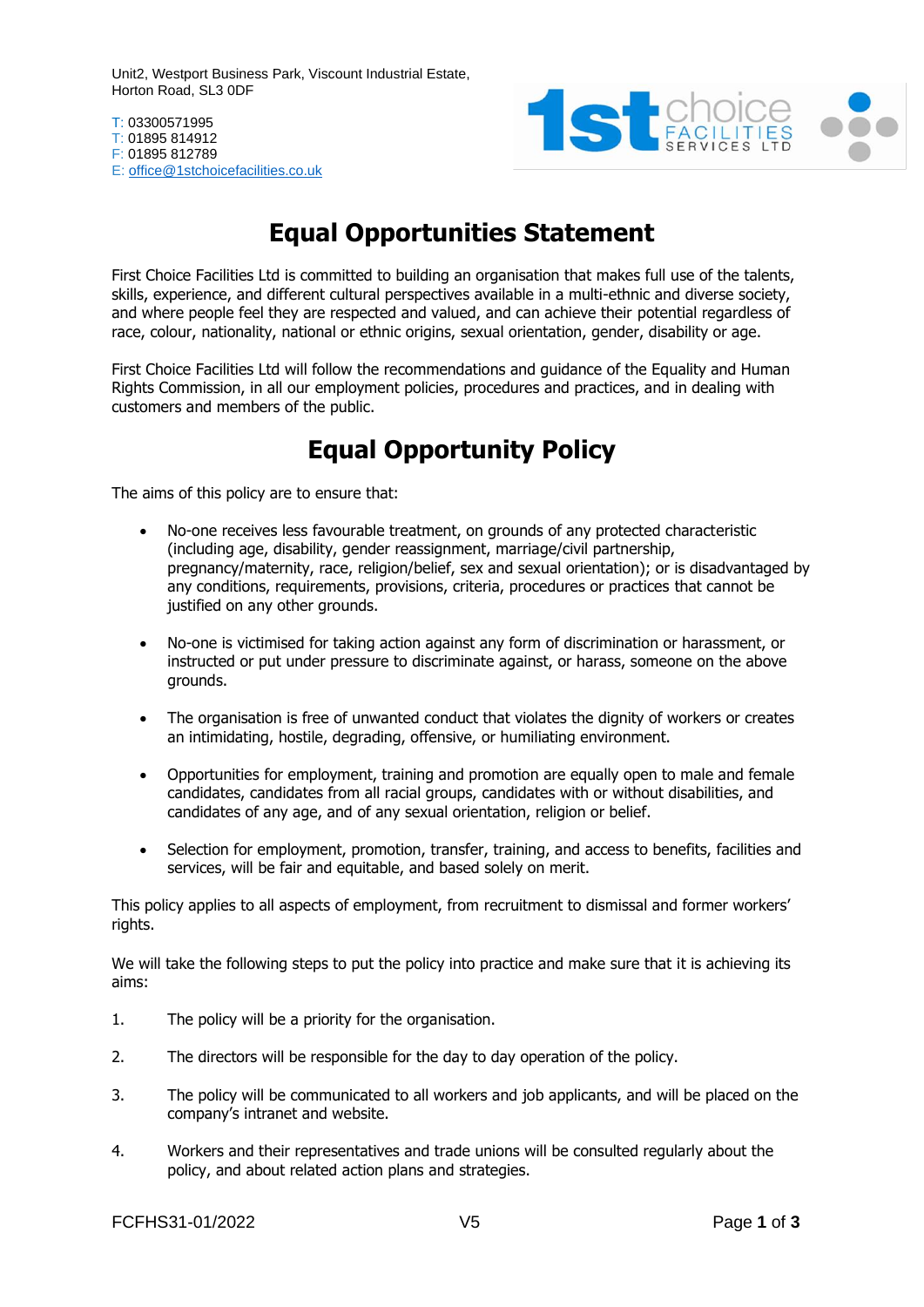Unit2, Westport Business Park, Viscount Industrial Estate, Horton Road, SL3 0DF

T: 03300571995 T: 01895 814912 F: 01895 812789 E: [office@1stchoicefacilities.co.uk](mailto:office@1stchoicefacilities.co.uk)



- 5. All workers will be trained on the policy, on their rights and responsibilities under the policy, and on how the policy will affect the way they carry out their duties. No-one will be in any doubt about what constitutes acceptable and unacceptable conduct in the organisation. Unacceptable conduct includes discrimination and harassment at work-related social functions.
- 6. Managers and workers in key decision-making areas will be trained on the discriminatory effects that provisions, practices, requirements, conditions, and criteria can have on some groups, and the importance of being able to justify decisions to apply them.
- 7. Complaints about discrimination or harassment in the course of employment will be regarded seriously, and may result in disciplinary sanctions, and even dismissal. The grievance procedure will be published in a form that is easily accessible.
- 8. Opportunities for employment, promotion, transfer and training will be advertised widely, internally and externally, and all applicants will be welcomed, irrespective of race, colour, nationality, ethnic or national origins, gender, sexual orientation, disability, age, religion or belief.
- 9. All workers will be encouraged to develop their skills and qualifications, and to take advantage of promotion and development opportunities in the organisation. All employees carrying out work of 'equal value' will receive equal pay, regardless of their sex, race or any other protected characteristic, and equal pay audits will be carried out as necessary.
- 10. Selection criteria will be entirely related to the job or training opportunity.
- 11. We will make reasonable changes to overcome physical and non-physical barriers that make it difficult for disabled employees to carry out their work, and for disabled customers to access our services.
- 12. We will take a flexible approach to working arrangements. We will consider requests for changes carefully and objectively, and will accommodate them unless it would cause significant difficulties to the business or employees.
- 13. Information on the ethnic and racial background, gender, disability, and age of each worker and applicant for employment will be collected and analysed, to monitor each stage of the recruitment process. The information will be held in strictest confidence and will only be used to promote equality of opportunity. Information about the religion/belief and sexual orientation of employees may also be monitored. Monitoring may include promotion and training if necessary.
- 14. If the data shows that people from particular groups are under-represented in particular areas of work, lawful positive action training and encouragement will be considered for workers and others from that group, to improve their chances of applying successfully for vacancies in these areas.
- 15. Grievances, disciplinary action, performance assessment, and terminations of employment, for whatever reason, may also be monitored by gender, racial group, age, disability, religion/belief and sexual orientation if necessary.
- 16. Requirements, conditions, provisions, criteria, and practices will be reviewed regularly, in the light of the monitoring results, and revised if they are found to, or might, unlawfully